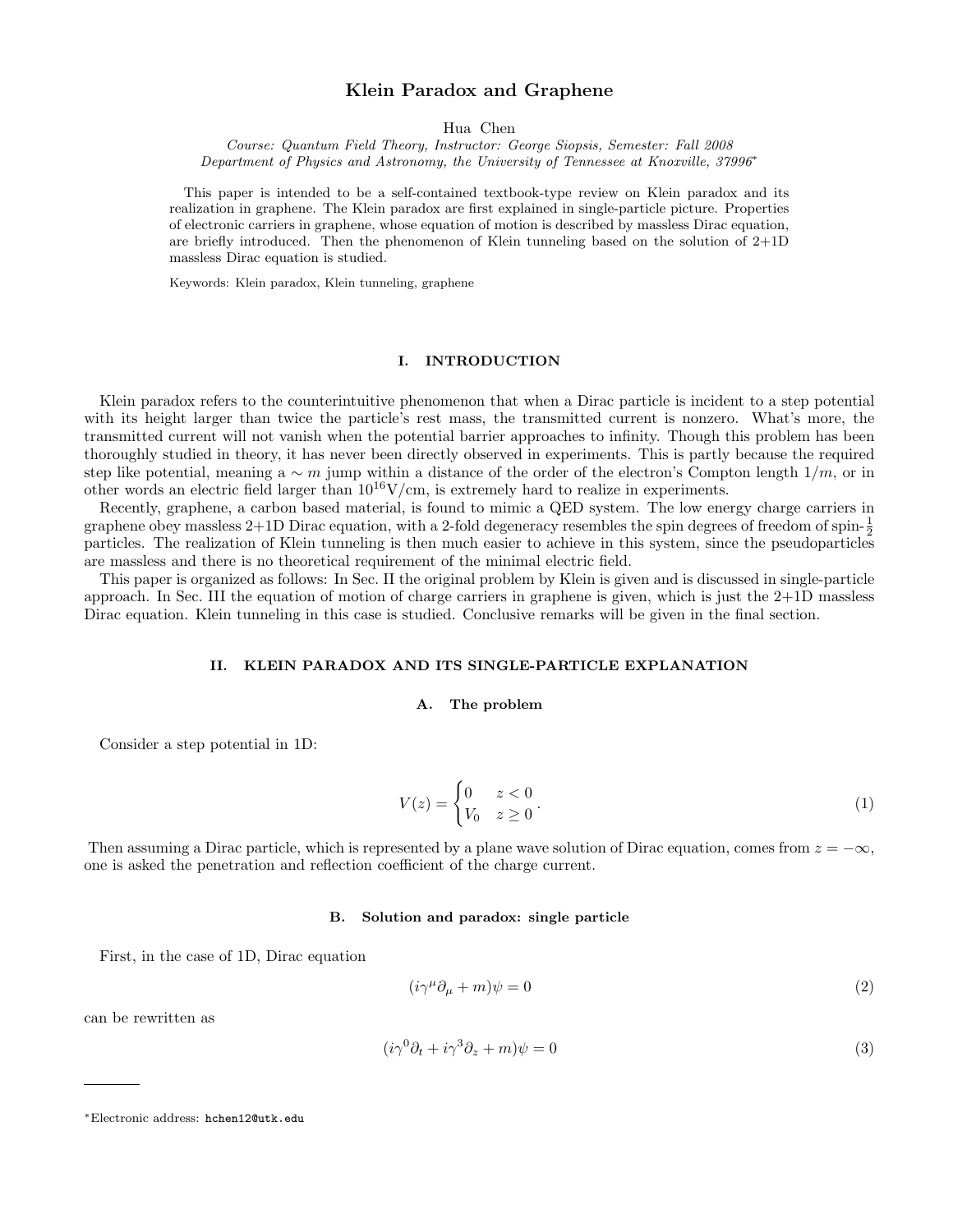

FIG. 1: The step potential  $V$ .

since the degrees of freedom in  $x$  and  $y$  directions are completely decoupled.

Assuming plane wave solution  $\psi = ue^{-ipx}$   $(p^{\mu} = (E \ 0 \ 0 \ p_z))$ , we can get rid of the time dependence of Dirac equation and arrive at:

$$
(E - V)\gamma^0 u = \gamma^3 p_z u + m u,\tag{4}
$$

which implies (we set  $pz \equiv p$  from now on)

$$
(E - V)^2 = p^2 + m^2.
$$
\n(5)

Choose the representation of  $\gamma^{\mu}$  to be:

$$
\gamma^{\mu} = \begin{pmatrix} 0 & I \\ I & 0 \end{pmatrix}, \begin{pmatrix} 0 & \sigma^{i} \\ -\sigma^{i} & 0 \end{pmatrix})
$$
 (6)

and assume

$$
u = \begin{pmatrix} \alpha \\ 0 \\ \beta \\ 0 \end{pmatrix}, \tag{7}
$$

we get

$$
\frac{\alpha}{\beta} = \frac{E - V - p}{m}.\tag{8}
$$

Thus we have

$$
u = N \begin{pmatrix} 1 \\ 0 \\ \frac{m}{E - V - p} \\ 0 \end{pmatrix} . \tag{9}
$$

Considering  $E - V$  may be positive or negative, we use different normalization relations to determine N for positive and negative energy solution, respectively. We finally get the complete positive and negative energy solutions:

$$
\psi^{(+)}(z,t) = \sqrt{\frac{(E-V) - p}{2m}} \begin{pmatrix} 1 \\ 0 \\ \frac{m}{E-V-p} \\ 0 \end{pmatrix} e^{-ipx} \equiv u(E-V,p)e^{-ipx}, \ E-V > 0 \tag{10}
$$

$$
\psi^{(-)}(z,t) = \sqrt{\frac{p - (E - V)}{2m}} \begin{pmatrix} 1 \\ 0 \\ \frac{m}{E - V - p} \\ 0 \end{pmatrix} e^{-ipx} \equiv v(E - V, p)e^{-ipx}, \ E - V < 0 \tag{11}
$$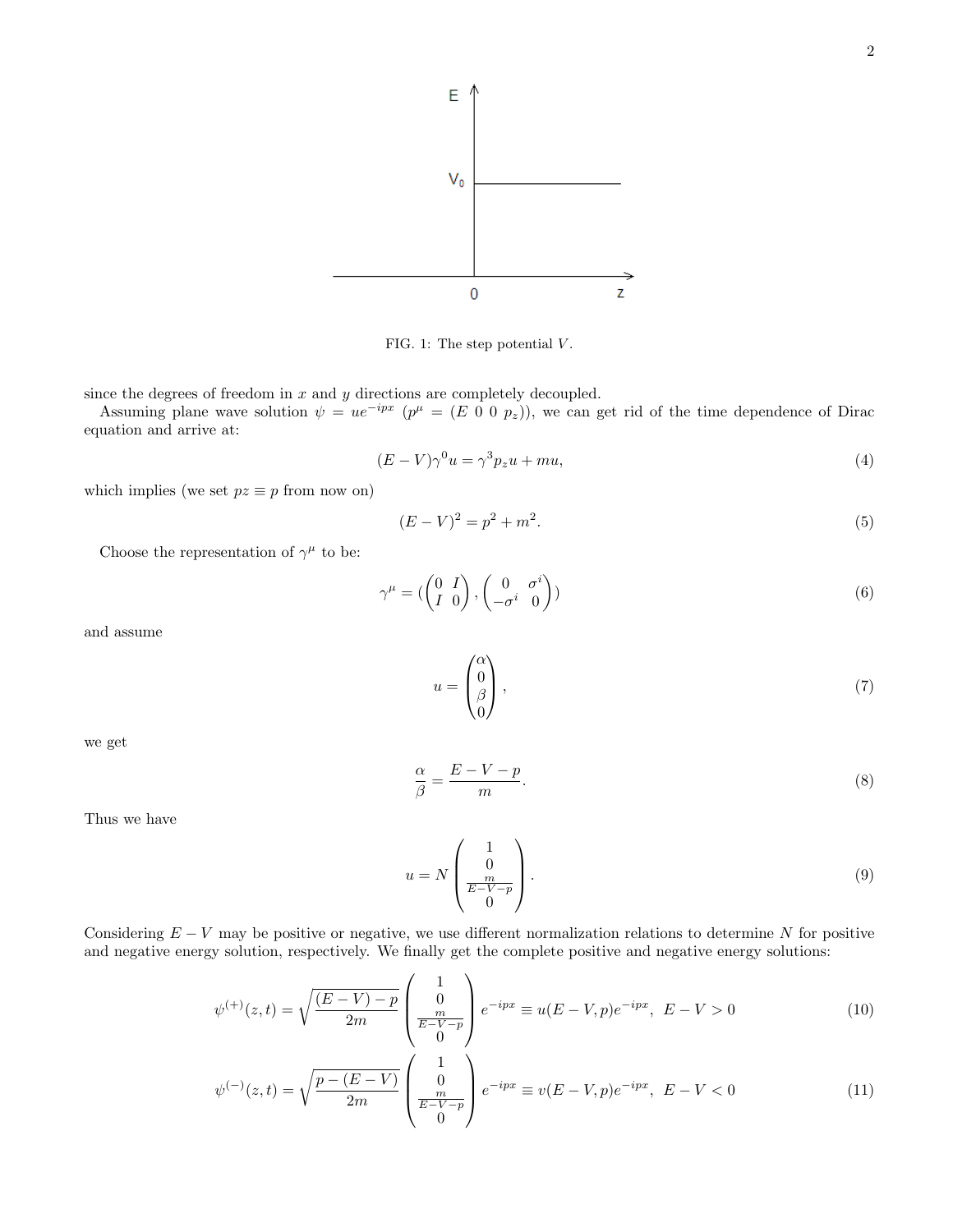Now return to the problem in Sec. II A, the solution of Dirac equation in region I ( $z < 0$ ) should include incident and reflected wave, i. e.

$$
\psi_I = a\psi_i + b\psi_r = au(E, p)e^{ipz} + bu(E, -p)e^{-ipz}
$$
\n
$$
(12)
$$

in which  $p =$  $\sqrt{E^2 - m^2}$ , and we have ignored the time dependence. In region II, we have the energy momentum relation

$$
p^2 = (E - V)^2 - m^2. \tag{13}
$$

Our interest is in the case of  $E - V < 0$ , and it is easy to see that when  $V < E + m$ ,  $p^2 < 0$  and we have only a decaying wave. In this case the transmitted current is equal to zero and the reflection coefficient  $R$  is equal to 1, same as that in the 1D scattering problem of a Schrödinger particle. However, when  $V > E + m$ , which is the case considered by Klein,  $p^2$  becomes positive again. So we will have a plane wave in region II, which must be a negative energy solution of Dirac equation since  $E - V < 0$ . Then in region II the solution is (we change p to q in region II to avoid confusion)

$$
\psi_{II} = cv(E - V_0, q)e^{iqz}.\tag{14}
$$

Then at  $z = 0$ , the condition of continuity is written as

$$
\psi_I|_{z=-0} = \psi_{II}|_{z=+0},\tag{15}
$$

or

$$
a\begin{pmatrix}1\\0\\ \frac{m}{E-p}\\0\end{pmatrix} + b\begin{pmatrix}1\\0\\ \frac{m}{E+p}\\0\end{pmatrix} = c\begin{pmatrix}1\\0\\ \frac{m}{E-V_0-q}\\0\end{pmatrix}.
$$
 (16)

Thus we have two equations of  $a, b$  and  $c$ 

$$
a + b = c \tag{17}
$$

$$
a\frac{m}{E-p} + b\frac{m}{E+p} = c\frac{m}{E-V_0-q},
$$
\n(18)

and the solutions are

$$
\frac{b}{a} = \frac{(E+p)(p-V_0-q)}{(E-p)(p+V_0+q)},\tag{19}
$$

$$
\frac{c}{a} = \frac{2p(E - V_0 - q)}{(E - p)(p + V_0 + q)}.\tag{20}
$$

It is well known that the current density of Dirac particles is

$$
j^i = \psi^\dagger \gamma^0 \gamma^i \psi. \tag{21}
$$

Then the incident, reflected and transmitted currents can be easily written down:

$$
j_i = \psi_i^{\dagger} \gamma^0 \gamma^3 \psi_i = a^* a \frac{m^2 - (E - p)^2}{(E - p)^2}
$$
\n(22)

$$
j_r = \psi_r^{\dagger} \gamma^0 \gamma^3 \psi_r = b^* b \frac{m^2 - (E + p)^2}{(E + p)^2}
$$
 (23)

$$
j_t = \psi_{II}^{\dagger} \gamma^0 \gamma^3 \psi_{II} = c^* c \frac{m^2 - (E - V_0 - q)^2}{(E - V_0 - q)^2}
$$
\n(24)

Finally we find the coefficients of reflection and transmission:

$$
R = \frac{|j_t|}{|j_i|} = \frac{E+p}{E-p} \cdot \frac{(p-V_0-q)^2}{(p+V_0+q)^2},\tag{25}
$$

$$
T = \frac{|j_r|}{|j_i|} = \frac{2p}{E - p} \cdot \frac{(E - V_0 - q)^2 - m^2}{(p + V_0 + q)^2}
$$
\n(26)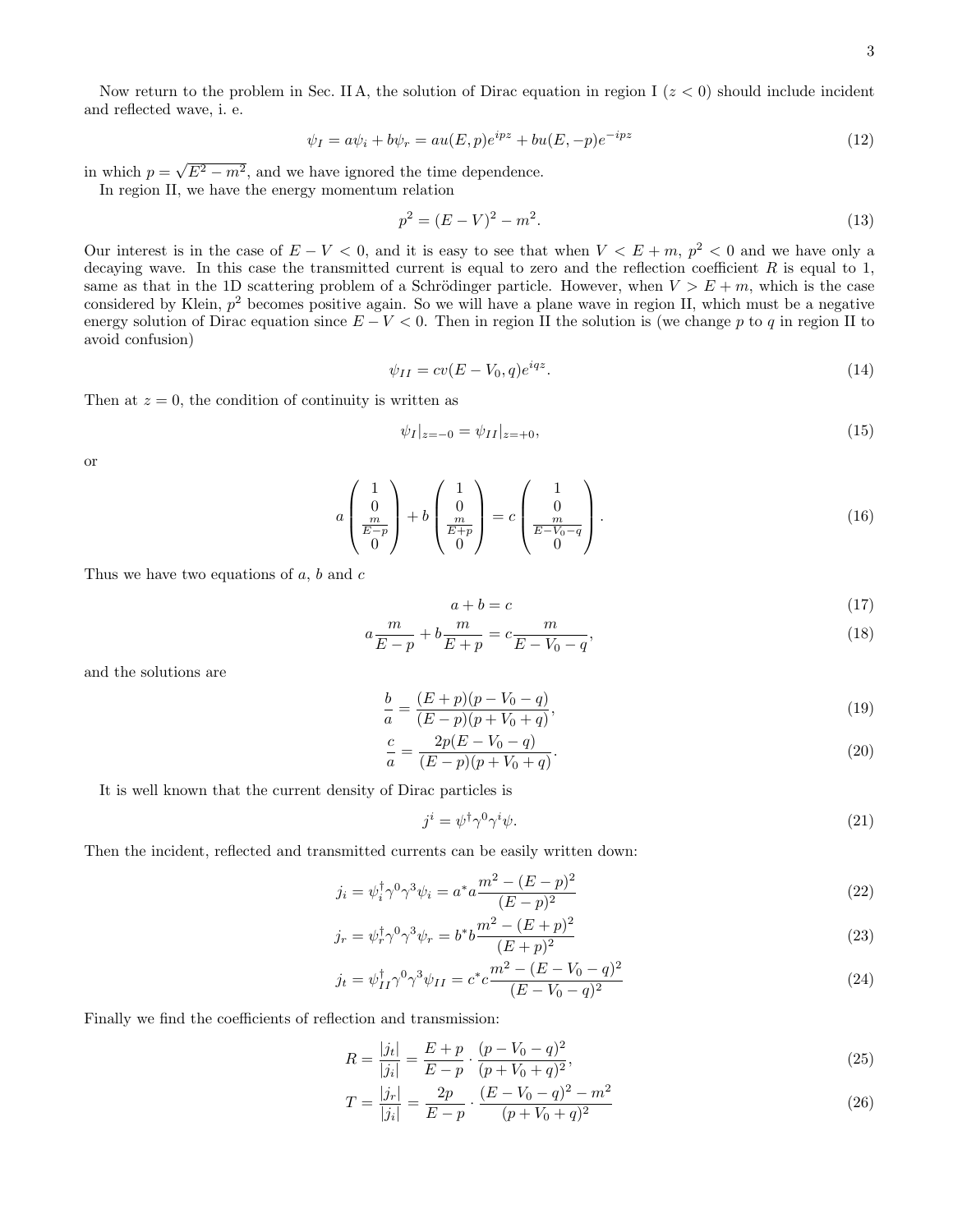And it can be checked that  $1 - R = -T$ , or in other words  $j_i + j_r = j_t$ , since the signs of  $j_r$  and  $j_t$  are opposite to that of  $j_i$ .

This is the original version of Klein paradox [1–3], namely, the reflection coefficient is larger than 1. However, Klein noted that Pauli had pointed out to him the group velocity of the wave in region II, which can be calculated from Eq. 5 as

$$
v_g = \frac{dE}{dq} = \frac{q}{E - V_0} \tag{27}
$$

is negative if q is positive. This means one must assume there is a source of particles at  $z = +\infty$ , which is in contradiction with the boundary condition given in the original problem, i.e., there is only one particle source at  $z = -\infty$ . On the other hand, we note that left going  $(v_q < 0, q > 0)$  and right going  $(v_q > 0, q < 0)$  waves are all solutions of the Dirac equation in region II. To choose which one of them to be  $\psi_{II}$  in Eq. 15 must be determined by boundary conditions. Then it's clear that we need to change q to  $-q$  in above calculations (in this way  $q = \sqrt{(E-V)^2 - m^2}$  is a positive quantity, just like the use of  $-p$  in the expression of the reflected wave). The correct results of R and T now are

$$
R = \frac{E + p}{E - p} \cdot \frac{(p - V_0 + q)^2}{(p + V_0 - q)^2},\tag{28}
$$

$$
T = \frac{2p}{E - p} \cdot \frac{m^2 - (E - V_0 + q)^2}{(p + V_0 - q)^2}.
$$
\n(29)

Then we have  $R + T = 1$  and both R and T are smaller than 1. We also note that the transmitted current:

$$
j_t = c^* c \frac{m^2 - (E - V_0 + q)^2}{(E - V_0 + q)^2}
$$
\n(30)

is now positive.

So far, so good. However, if we go to the limit that  $V_0 \to \infty$ , then

$$
R = \frac{E - p}{E + p},\tag{31}
$$

$$
T = \frac{2p}{E + p},\tag{32}
$$

which means even in an infinitely high barrier there is still a nonzero transmitted current. This is what people call Klein paradox today. Though this is just the consequence of the existence of negative energy solution of Dirac equation, for which an infinite barrier becomes an infinite well. Hence it is not a real paradox. The proper use of negative energy solution in the barrier region is also key to the introduction of Klein tunneling in graphene.

### III. KLEIN TUNNELING IN GRAPHENE

Graphene is a single layer graphite. In graphene carbon atoms are  $sp^2$  bonded to their nearest neighbors, and thus form a honeycomb lattice made of hexagons(Fig. 2). The honeycomb lattice is actually made of two interpenetrating triangular lattices, and the Brillouin zone is also a hexagon(Fig. 3), and the points at the corners of the hexagon are called Dirac points. The reason for this name will be seen later.

Considering only nearest neighbor and next nearest neighbor hopping in the lattice sites for electrons in graphene, a tight-binding Hamiltonian can be written as:

$$
H = -t \sum_{\langle i,j \rangle,\sigma} (a^{\dagger}_{\sigma,i} b_{\sigma,j} + \text{h.c.}) - t' \sum_{\langle \langle i,j \rangle \rangle,\sigma} (a^{\dagger}_{\sigma,i} a_{\sigma,j} + b^{\dagger}_{\sigma,i} b_{\sigma,j} + \text{h.c.}), \tag{33}
$$

where  $a_{\sigma,i}(b_{\sigma,i})$  annihilates an electron with spin  $\sigma(\sigma = \uparrow, \downarrow)$  on site  $\mathbf{R}_i$  on sublattice A (B). The energy spectrum derived from this Hamiltonian is visualized in Fig. 4 And it can be seen that the dispersion of energy bands around the Dirac points, where the Fermi level lies, is linear, rather than parabolic in normal materials.

To get a better idea of the dynamics of the charge carriers in graphene, let's derive the equation of motion from the Hamiltonian (33). We set  $t' = 0$  as an approximation. Since we are only interested in the portion of carriers near the Fermi level, we can expand the field operators around the Dirac points. And we only need to consider two Dirac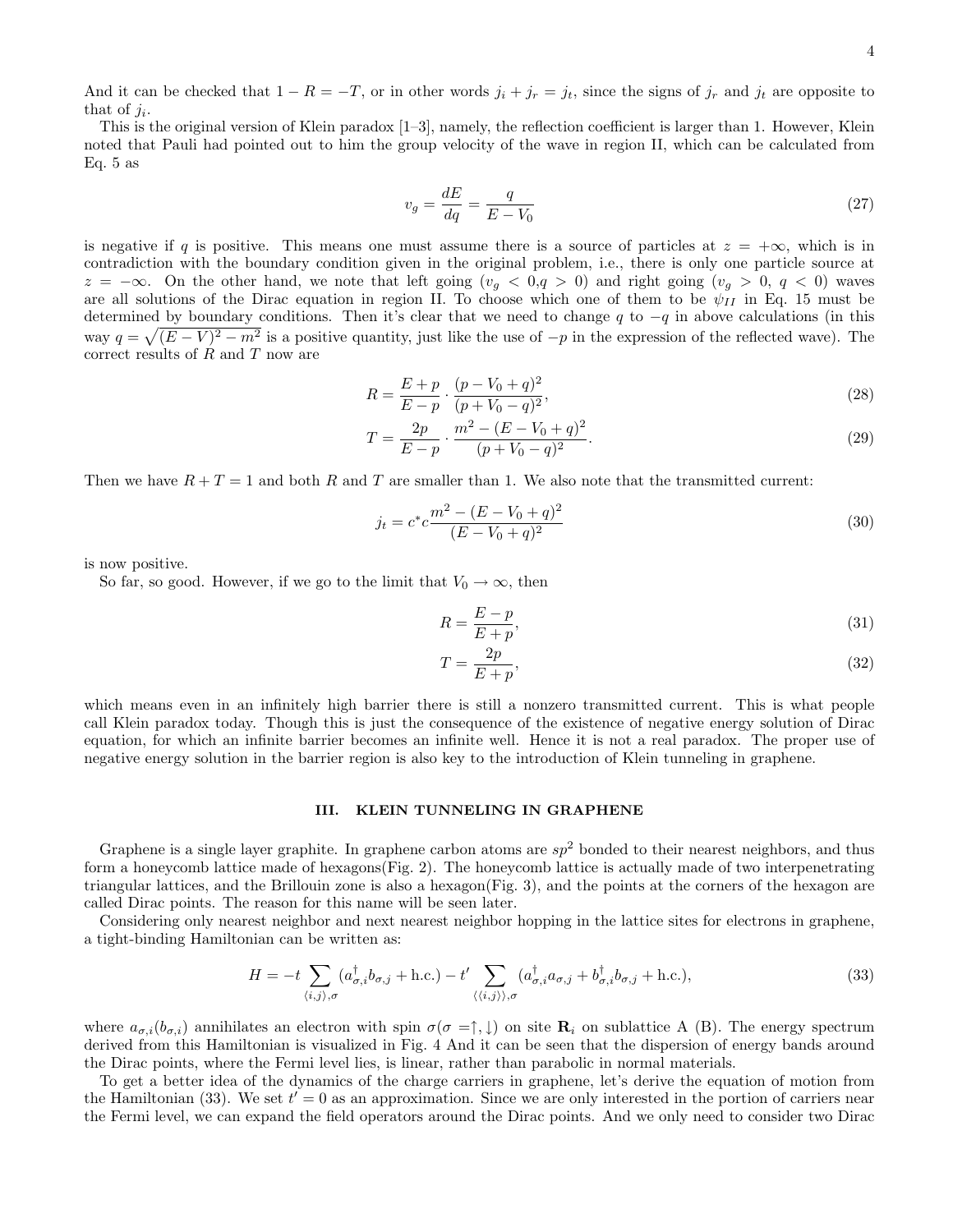

FIG. 2: The structure of graphene.



FIG. 3: Left: The honeycomb lattice is composed of two triangular lattices. Right: Brillouin zone.[4]

points, i. e., K and K' in Fig. 3 since all the other ones only differ from K and K' by a reciprocal lattice vector. Thus we have

$$
a_i \simeq e^{-i\mathbf{K} \cdot \mathbf{R}_i} a_{1,i} + e^{-i\mathbf{K}' \cdot \mathbf{R}_i} a_{2,i},
$$
  
\n
$$
b_i \simeq e^{-i\mathbf{K} \cdot \mathbf{R}_i} b_{1,i} + e^{-i\mathbf{K}' \cdot \mathbf{R}_i} b_{2,i}.
$$
\n(34)

And we assume the new fields,  $a_{n,i}$  and  $b_{n,i}$ ,  $n = 1, 2$ , vary slowly over the unit cell, since their Fourier components are all close to  $k = 0$ .

Then we substitute the expansion of  $a$  and  $b$  into the Hamiltonian (33) without the next nearest term. Considering the vectors connecting nearest neighbors:

$$
\delta_1 = \frac{a}{2}(1, \sqrt{3}), \qquad \delta_2 = \frac{a}{2}(1, -\sqrt{3}), \qquad \delta_3 = -a(1, 0), \tag{35}
$$



FIG. 4: Left: Energy spectrum of graphene. Right: zoom-in of the energy bands close to one of the Dirac points.[4]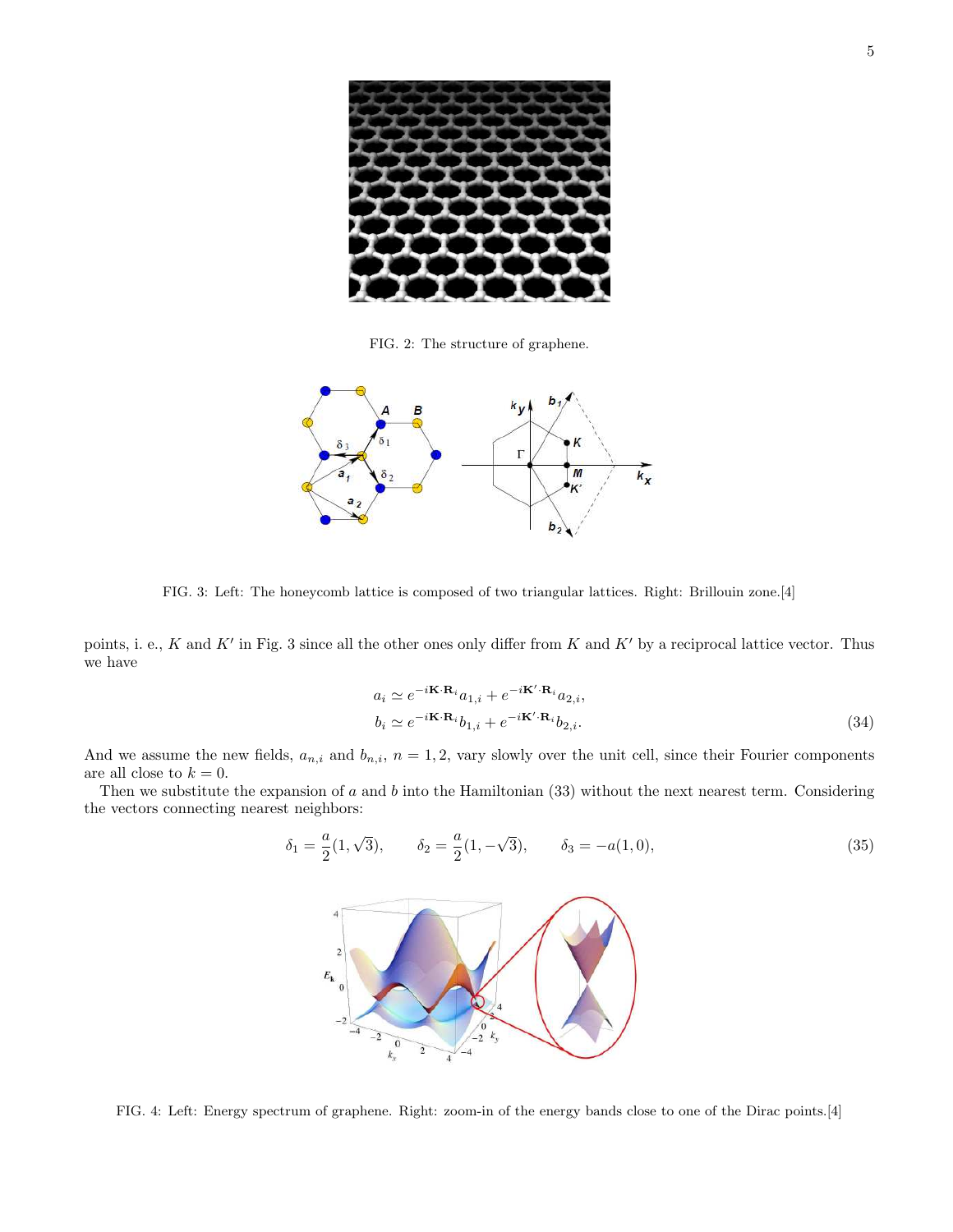

FIG. 5: An energy barrier with width D in x direction, infinite in y direction, and height  $V_0$ .



FIG. 6: Three regions in this problem.

and going to the continuum limit, we can finally write down

$$
H = -iv_F \int dx dy (\hat{\Psi}_1^{\dagger}(\mathbf{r}) \sigma \cdot \nabla \hat{\Psi}_1(\mathbf{r}) + \hat{\Psi}_2^{\dagger}(\mathbf{r}) \sigma^* \cdot \nabla \hat{\Psi}_2(\mathbf{r})), \tag{36}
$$

with  $\sigma = (\sigma_x, \sigma_y)$ ,  $\sigma^* = (\sigma_x, -\sigma_y)$ , and  $\hat{\Psi}_i = (a_i^{\dagger}, b_i)$ . It is then straightforward to derive the equation of motion:

$$
-iv_F\sigma \cdot \nabla \psi(\mathbf{r}) = E\psi(\mathbf{r}),\tag{37}
$$

which is just the massless Dirac equation or Weyl equation.

The solution of Eq. 37, neglecting normalization factor, can be easily found to be

$$
\psi^{(\pm)}(\mathbf{r}) = \begin{pmatrix} 1 \\ \pm e^{i\phi} \end{pmatrix} e^{i(k_x x + k_y y)},\tag{38}
$$

with  $\pm$  denoting positive and negative energy solutions, and  $\phi = \arctan(\frac{k_x}{k_y})$ .

We now consider an energy barrier in 2D, as depicted in Fig. 5 Assuming a plane wave described by Eq. 38 is incident from left  $(x < 0)$ , we are going to find out the tunneling coefficient through the barrier when  $E < V_0$ .

We first write down the wave functions in three different regions (Fig. 6):

$$
\psi_I(\mathbf{r}) = \begin{pmatrix} 1 \\ e^{i\phi} \end{pmatrix} e^{i(k_x x + k_y y)} + r \begin{pmatrix} 1 \\ e^{i(\pi - \phi)} \end{pmatrix} e^{i(-k_x x + k_y y)}, \tag{39}
$$

$$
\psi_{II}(\mathbf{r}) = a \begin{pmatrix} 1 \\ -e^{i\theta} \end{pmatrix} e^{i(q_x x + q_y y)} + r \begin{pmatrix} 1 \\ -e^{i(\pi - \theta)} \end{pmatrix} e^{i(-q_x x + q_y y)}, \tag{40}
$$

$$
\psi_{III}(\mathbf{r}) = t \begin{pmatrix} 1 \\ e^{i\phi} \end{pmatrix} e^{i(k_x x + k_y y)},\tag{41}
$$

in which  $\theta = \arctan(k_y/q_x)$  and  $q_x =$  $\mathcal{L}$  $(V_0 - E)^2/v_F^2 - k_y^2$ .